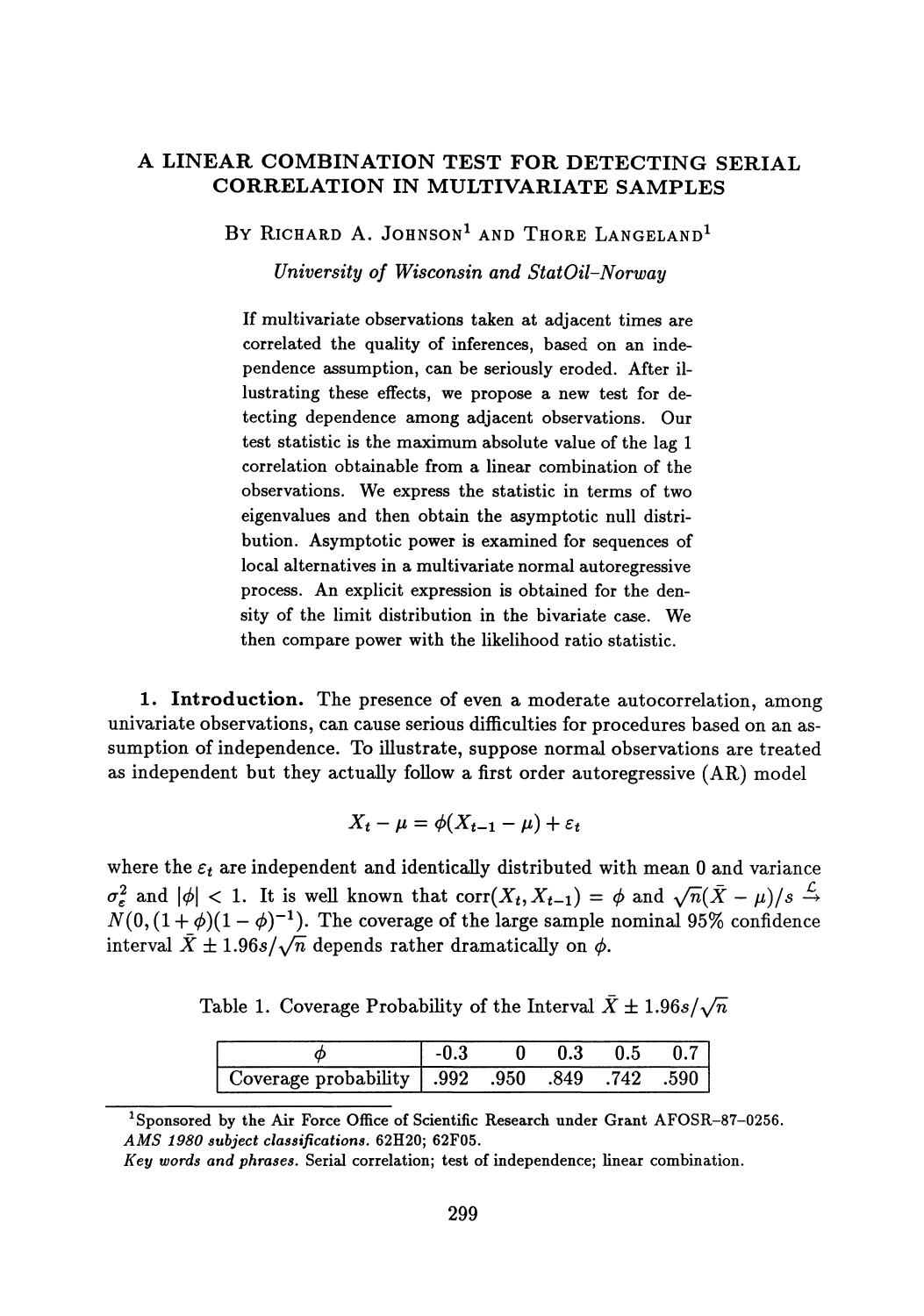In the context of  $\bar{X}$  charts, the value  $\bar{X} = \sum_{t=1}^n X_t/n$  is plotted on a chart with control limits  $2s/\sqrt{n}$  where *s* is based on a large number of observations. The  $\bar{X}$ chart will produce an excessive number of false signals under positive correlation.

Table 2. False Signal on *X* Chart

|                                                           | $-0.3$ 0 0.3 0.5 0.7 |  |  |
|-----------------------------------------------------------|----------------------|--|--|
| $P[\bar{X}$ outside 2-sigma limits  $.01$ .05 .14 .25 .40 |                      |  |  |

Johnson and Bagshaw (1974) have shown a similar deterioration occurs for the distribution of time to signal with *CUSUM* charts.

In the multivariate setting, both inferences about the mean  $\mu$ , and covariance matrix,  $\Sigma$ , can be severely affected by serial correlation. Let the  $k \times 1$  random vectors  $X_t$  follow the multivariate  $AR(1)$  model

(1) 
$$
\mathbf{X}_t - \mu = \Phi(\mathbf{X}_{t-1} - \mu) + \varepsilon_t
$$

where the  $\varepsilon_t$  are independent and identically distributed with  $E(\varepsilon_t) = 0$  and Cov( $\varepsilon_t$ ) =  $\Sigma_{\varepsilon}$  and all of the eigenvalues of  $\Phi$  are between -1 and 1. Under this model  $\mathrm{Cov}(\mathbf{X}_t,\mathbf{X}_{t-j}) = \Phi^j\boldsymbol{\varSigma}_{\mathbf{X}},$  where

$$
\Sigma_{\mathbf{X}} = \text{Cov}(\mathbf{X}_t) = \sum_{j=0}^{\infty} \Phi^j \Sigma_{\epsilon} \Phi^{\prime j}
$$

As a consequence of the ergodic theorem

(2) 
$$
\bar{\mathbf{X}} \stackrel{a.s.}{\rightarrow} \mu
$$
 and  $\mathbf{S} = \frac{1}{n-1} \sum_{t=1}^{n} (\mathbf{X}_t - \bar{\mathbf{X}}) (\mathbf{X}_t - \bar{\mathbf{X}})^t \stackrel{a.s.}{\rightarrow} \Sigma_{\mathbf{X}}$ 

Also,

$$
Cov(n^{-1/2}\sum_{t=1}^{n} \mathbf{X}_{t}) \stackrel{a.s.}{\rightarrow} (\mathbf{I} - \Phi)^{-1}\mathbf{\Sigma}_{\mathbf{X}} + \mathbf{\Sigma}_{\mathbf{X}}(\mathbf{I} - \Phi')^{-1} - \mathbf{\Sigma}_{\mathbf{X}}
$$

and  $\sqrt{n}(\mathbf{X} - \boldsymbol{\mu})$  is asymptotically normal with this limiting covariance matrix. Suppose the underlying process has  $\Phi = \phi I_k$ ,  $|\phi| < 1$ , then the nominal 95% large sample confidence ellipsoid

$$
\{\boldsymbol{\mu}: n(\bar{\mathbf{X}}-\boldsymbol{\mu})'\mathbf{S}^{-1}(\bar{\mathbf{X}}-\boldsymbol{\mu})\leq \chi^2_k(.05)\}
$$

has coverage probability  $P[\chi_k^2 \leq (1 - \phi)(1 + \phi)^{-1} \chi_k^2(.05)].$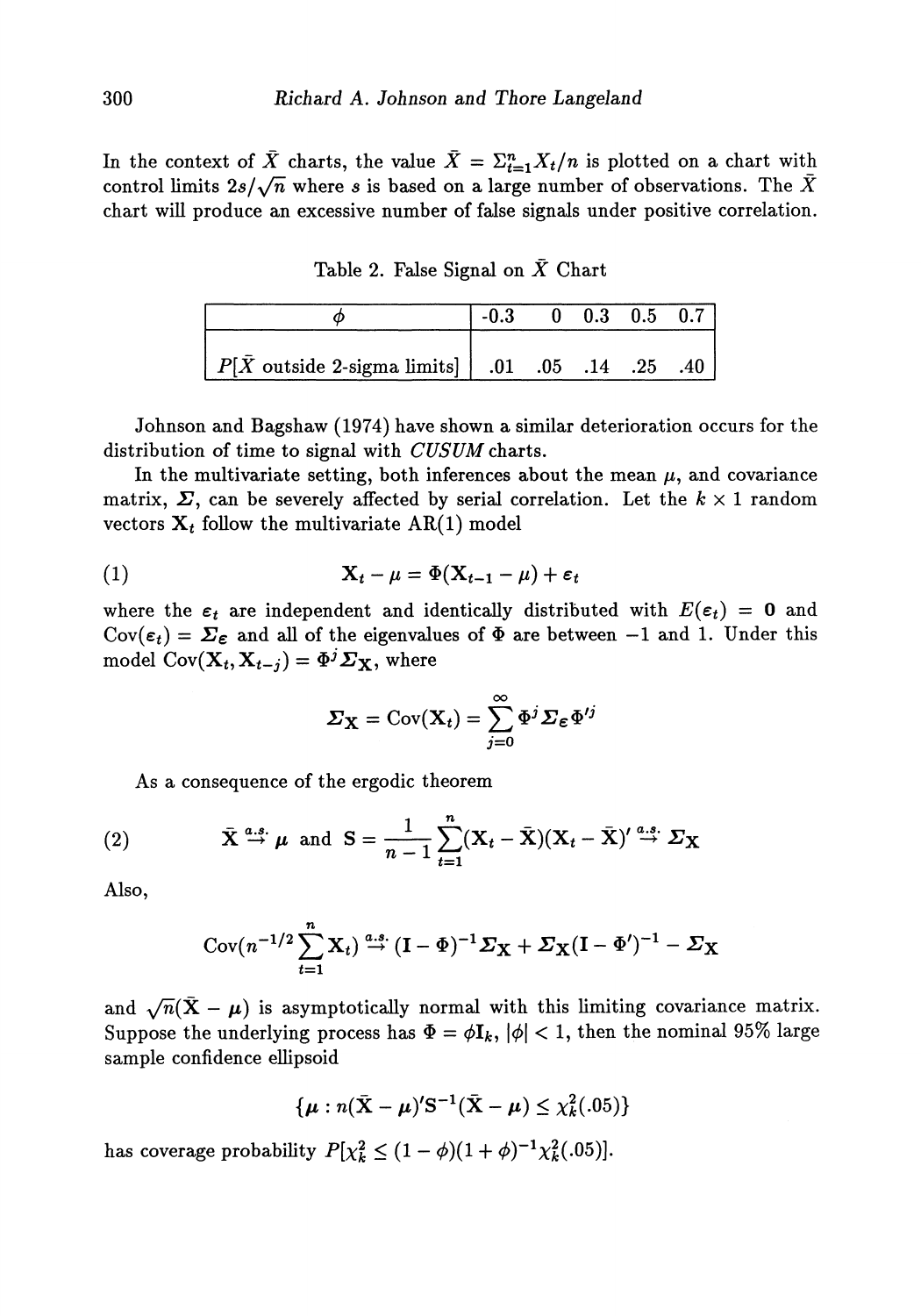|   |                | $-0.3$ | 0    | 0.3  | 0.5  |
|---|----------------|--------|------|------|------|
|   | $\overline{2}$ | .996   | .950 | .801 | .632 |
| k | 5              | .999   | .950 | .690 | .405 |
|   | 10             | 1.000  | .950 | .547 | .193 |
|   | 20             | 1.000  | .950 | .341 | .041 |

Table 3. Coverage Probability of the Nominal 95% Confidence Ellipsoid

In the context of principal component analysis, suppose we wish to analyze  $\Sigma_{\epsilon}$ , which is the covariance matrix for  $X_t$  under independence, but that the AR(1) autocorrelation structure is introduced by selecting a sampling interval that is too short. The first principal component has coefficient vector  $e_1$  where  $\Sigma_{\epsilon}e_1 = \lambda_1 e_1$ and  $\bm{\Sigma_{\varepsilon}} \bm{\mathbf{e}}_i = \lambda_i \bm{\mathbf{e}}_i$  with  $\lambda_1 \geq \cdots \geq \lambda_k.$  If the underlying process is an AR(1) process with  $\Phi = c \Sigma_{\varepsilon}^{-1}$ ,

$$
\Sigma_{\mathbf{X}}\mathbf{e} = \frac{\lambda^3}{\lambda^2 - c^2}\mathbf{e}
$$

so, if *c* is just smaller than  $\lambda_k$ , the ordering of the eigenvalues is reversed. That is,  $\mathbf{e}_k$  is incorrectly identified as the coefficient of the first principal component.

The message is clear, a series of observations need to be checked for serial correlation.

Numerous tests have been proposed for the univariate case. The most common  $\text{tests for independence among a collection of vectors } \{\mathbf{X}_t\}_{t=1}^T \text{ depend on the sample } \mathcal{X}_t$ cross covariance matrix of lag *j*

(3) 
$$
\mathbf{C}_{j} = \frac{1}{T} \sum_{t=1}^{T-j} (\mathbf{X}_{t} - \bar{\mathbf{X}}) (\mathbf{X}_{t+j} - \bar{\mathbf{X}})' \text{ for } j = 1, 2, \cdots, T-1
$$

where  $\bar{X} = T^{-1} \Sigma_{i=1}^T X_i$ . The likelihood ratio test is derived by considering the multivariate autoregressive process of order *p*

(4) 
$$
\mathbf{X}_t = \Phi_1 \mathbf{X}_{t-1} + \cdots + \Phi_p \mathbf{X}_{t-p} + \boldsymbol{\theta} + \boldsymbol{\varepsilon}_t
$$

where the  $\boldsymbol{\varepsilon} _t$  are independent and identically distributed normal random vectors with mean 0, variance  $\mathbf{\Sigma}_{\bm{\varepsilon}}$  and the roots of  $|\mathbf{I} - \bm{\varPhi}_1 \cdots - \bm{\varPhi}_p| = 0$  lie outside the unit circle. The likelihood ratio test of  $H_0: [\mathbf{\Phi}_1, \cdots, \mathbf{\Phi}_p] = \mathbf{0}$  leads to the statistic that is asymptotically equivalent to

(5) 
$$
S_L = -[T - p - 1 - \frac{1}{2}(kp + k + 1)]\log\left(\frac{|\mathbf{C}_0 - \hat{\Phi}\mathbf{C}(p)\hat{\Phi}'|}{|\mathbf{C}_0|}\right)
$$

where  $\hat{\Phi} = [\Phi_1, \cdots, \Phi_p]$  is the solution of the Yule-Walker equations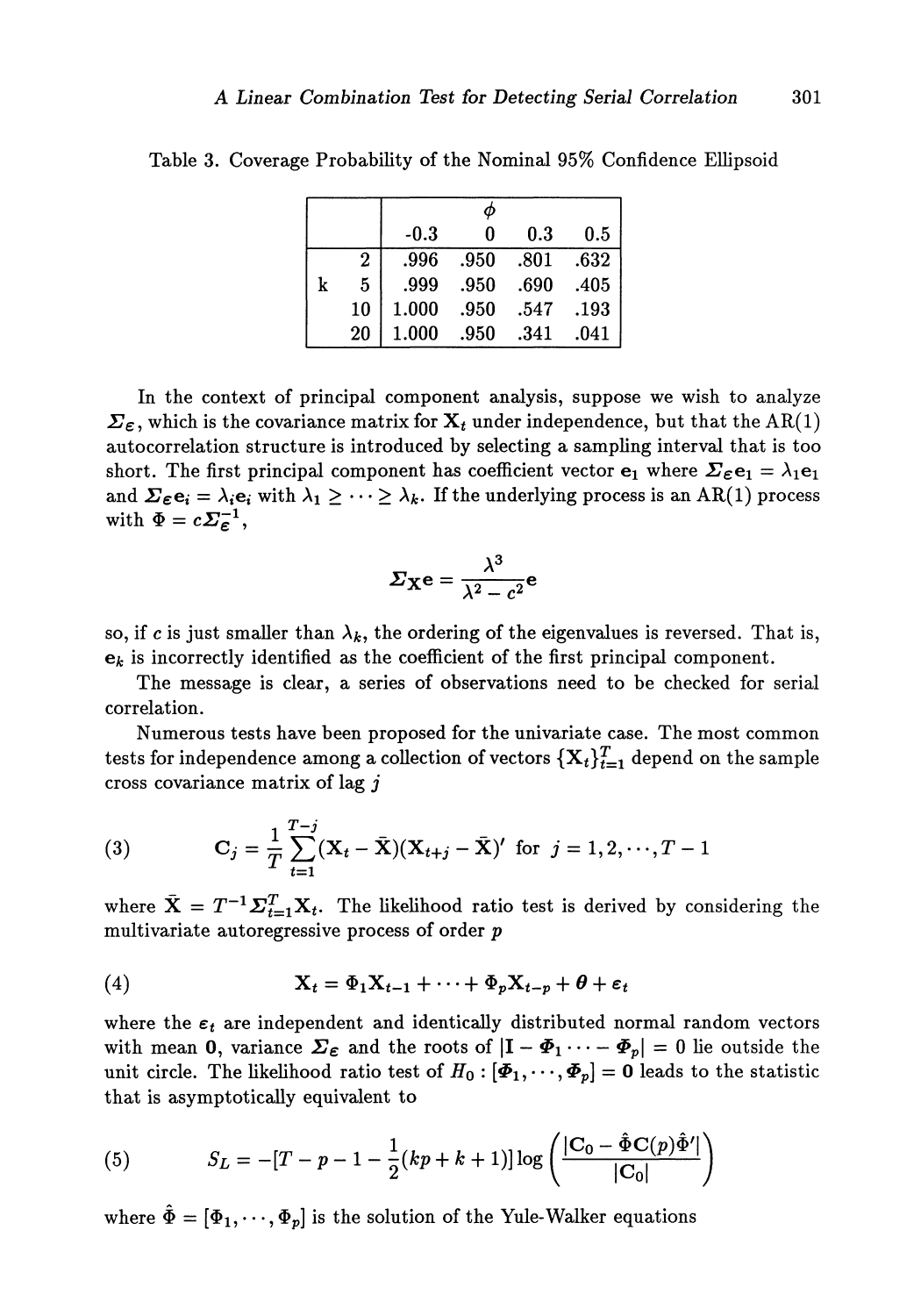$$
\mathbf{C}_m = \sum_{j=1}^p \hat{\Phi}_j \mathbf{C}_{m-j} \text{ for } m = 1, 2, \cdots, p
$$

and

$$
\mathbf{C}(p) = \begin{bmatrix} \mathbf{C}_0 & \mathbf{C}_1 & \mathbf{C}_2 & \dots & \mathbf{C}_{p-1} \\ \mathbf{C}'_1 & \mathbf{C}_0 & \mathbf{C}_1 & \dots & \mathbf{C}_{p-2} \\ \vdots & \vdots & \vdots & & \vdots \\ \mathbf{C}'_{p-1} & \mathbf{C}'_{p-2} & \mathbf{C}'_{p-3} & \dots & \mathbf{C}_0 \end{bmatrix}
$$

The test based on  $S_L$  is seemingly the most popular multivariate test.

Chitturi (1974) proposed testing the same hypothesis using the statistic

(6) 
$$
T \sum_{m=1}^{p} \sum_{u=1}^{k} \sum_{v=1}^{k} \hat{r}_{uv}(m) \hat{r}_{uv}(-m)
$$

where  $\hat{r}_{uv}(m)$  is the cross autocorrelation of lag m between the u-th and v-th components of  $\mathbf{X}_t$ .

The extension of Quennouille's test, due to Bartlett and Rajalaksham (1953), is based on the test statistic

$$
\sum_{u=1}^{p} \text{ tr }(\mathbf{G}_{u} \mathbf{G}_{u}')
$$

where  $G_u = A_0^{-1} (\mathit{\Sigma}_{j=0}^p \hat \Phi_j C_{u-j}') \hat B_0', \, \Phi_0 = {\rm I}$  and  $\hat A_0$  and  $\hat B_0$  are given by

$$
\hat{A}'_0 \hat{A}_0 = (C_0 - C'_1 C_0^{-1} C_1 - \dots - C'_p C_0^{-1} C_p)^{-1}
$$
  

$$
\hat{B}'_0 \hat{B}_0 = (C_0 - C_1 C_0^{-1} C'_1 - \dots - C_p C_0^{-1} C'_p)^{-1}.
$$

Legget (1977) proposed a multivariate extension of the Bartlett periodogram test.

While this collection of tests, generalized from the univariate case, may be adequate for testing for serial dependence, we found it useful to take an alternative approach. In the next section, we introduce a statistic that concentrates the first order serial correlation into a single linear combination.

**2. A Linear Combination Test.** Because first order autocorrelation is most common, it is worthwhile to develop a test for first order correlation that is both easy to apply and has a graphic interpretation. We reduce the problem to one dimension by considering linear combinations  $\mathbf{a}'\mathbf{X}_t$ ,  $t = 1, 2, ..., T$  and selecting a to maximize the lag 1 correlation

(7) 
$$
r_{\mathbf{a}}(1) = \frac{\sum_{t=1}^{T-1} \mathbf{a}'(\mathbf{X}_t - \bar{\mathbf{X}})(\mathbf{X}_{t+1} - \bar{\mathbf{X}})'\mathbf{a}}{\sum_{t=1}^{T} [\mathbf{a}'(\mathbf{X}_t - \bar{\mathbf{X}})]^2} = \frac{\mathbf{a}'\mathbf{C}_1\mathbf{a}}{\mathbf{a}'\mathbf{C}_0\mathbf{a}}
$$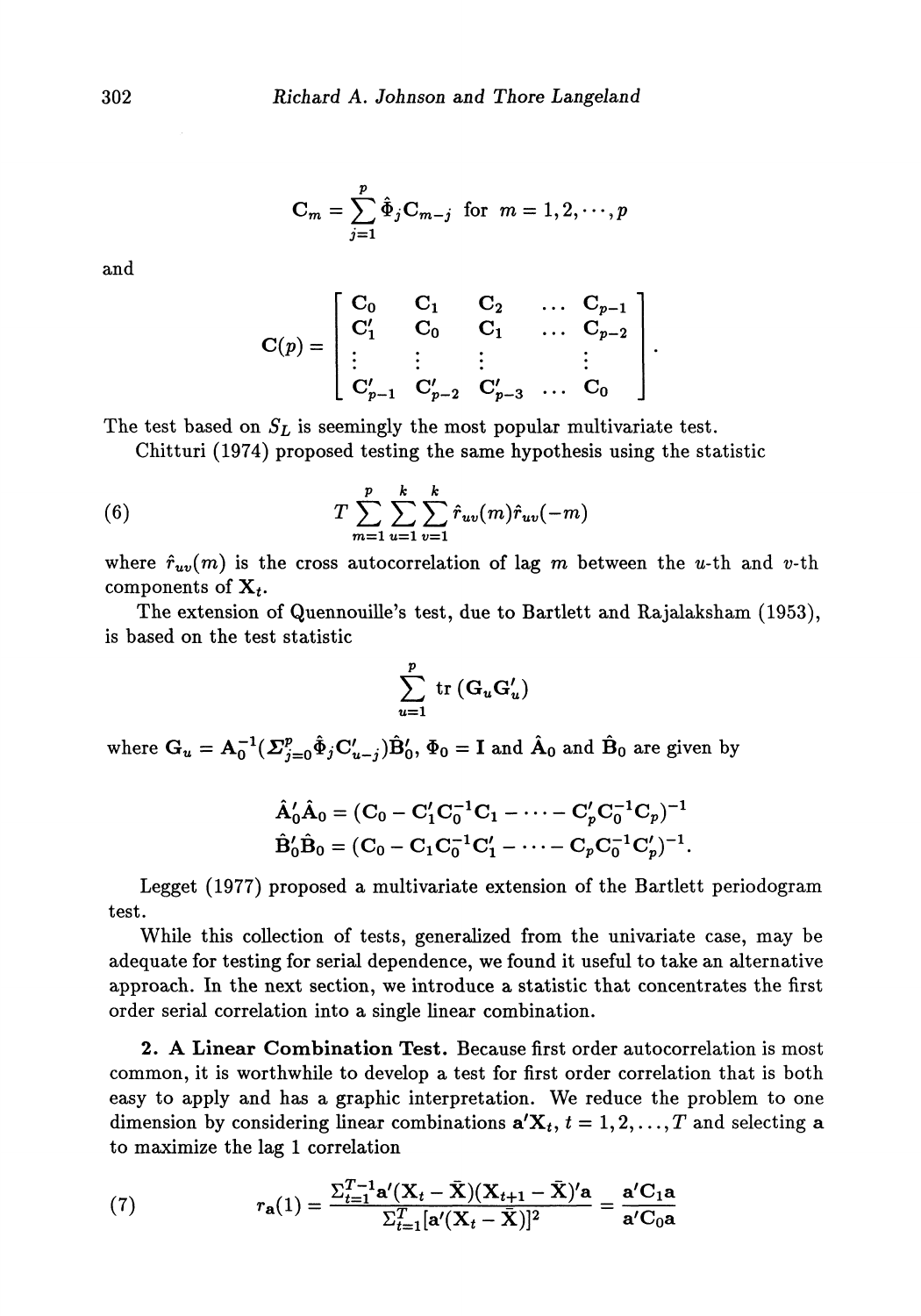Our test statistic is then defined as the maximum attainable lag 1 correlation,

$$
R_L = \sup_{\mathbf{a}\neq \mathbf{0}} |r_{\mathbf{a}}(1)|.
$$

Setting  $\mathbf{C}_s = 2^{-1}(\mathbf{C}_1 + \mathbf{C}'_1)$ ,  $r_{\mathbf{a}}(1)$  can be expressed in terms of symmetric matrices as

(8) 
$$
R_L = \sup_{\mathbf{a}\neq\mathbf{0}} \frac{|\mathbf{a}'\mathbf{C}_s\mathbf{a}|}{\mathbf{a}'\mathbf{C}_0\mathbf{a}} = \max\{|\hat{\lambda}_1|, \hat{\lambda}_k\}
$$

where  $\hat{\lambda}_1 < \hat{\lambda}_2 < \cdots < \hat{\lambda}_k$  are the eigenvalues of  $\textbf{C}_0^{-1/2}\textbf{C}_s\textbf{C}_0^{-1/2}$  or  $\textbf{C}_0^{-1}\textbf{C}_s$ . One point of difficulty is that *C<sup>s</sup>* is not necessarily non-negative definite.

Note that *RL* has the properties

**(i)**

$$
R_L > |r_i(1)|, r_i(1) = \frac{\sum_{t=1}^{T-1} (X_{ti} - \bar{X}_i)(X_{t+1,i} - \bar{X}_i)}{\sum_{t=1}^{T} (X_{ti} - \bar{X}_i)^2}.
$$

(ii) *RL* is invariant under

$$
\mathbf{X}_t \to \mathbf{A} \mathbf{X}_t \mathbf{Q}
$$

where **A** is non-singular and **Q** orthogonal.

A plot of  $\hat{\mathbf{a}}'(\mathbf{X}_t - \bar{\mathbf{X}})$  versus  $\hat{\mathbf{a}}'(\mathbf{X}_{t+1} - \bar{\mathbf{X}})$  displays the concentrated correlation estimated by *RL.*

We now indicate the steps leading to the asymptotic null distribution for *RL* leaving the more technical algebraic steps until Section 5. We say that the  $k \times k$  $\mathrm{matrix} \ \mathbf{B} \ \text{ is } \ N_{\bm{k}^{\bm{2}}} (0, \bm{\varSigma} \otimes \bm{\varSigma}^{-1}) \ \text{if} \ \mathrm{tr}(\mathbf{A}'\mathbf{B}) \ \text{is } \ N(0, \mathrm{tr}\mathbf{A}\bm{\varSigma} \mathbf{A}'\bm{\varSigma}^{-1}) \ \text{for every} \ \textit{k} \times \textit{k}$ matrix A. Mann and Wald (1943) showed that

$$
T^{1/2}\mathbf{C}_0^{-1}\mathbf{C}_1 \stackrel{\mathcal{L}}{\rightarrow} N_{k^2}(0,\mathcal{L}_{\boldsymbol{\varepsilon}}\otimes \mathcal{L}_{\boldsymbol{\varepsilon}}^{-1})
$$

so  $T^{1/2}C_0^{-1/2}C_sC_0^{-1/2} \stackrel{L}{\rightarrow} S$  where, under the null hypothesis, S has pd

(9) 
$$
f(\mathbf{S}) = \frac{1}{(2\pi)^{k(k+1)/4}} \cdot 2^{k(k-1)/4} \text{etr}(-\frac{1}{2}\mathbf{S}\mathbf{S}'),
$$

with respect to  $k(k + 1)/2$  dimensional Lebesgue measure.

Hsu (1939) encountered the same asymptotic distribution while studying a normal theory one-way MANOVA problem. He established that, if S is distributed as (9), the distribution of its eigenvalues  $\lambda_1 < \cdots < \lambda_k$  has pdf

$$
(10) \t g(\lambda_1, \lambda_2, \ldots, \lambda_k) = [2^{k/2} \Pi_{i=1}^k \Gamma(i/2)]^{-1} \Pi_{i
$$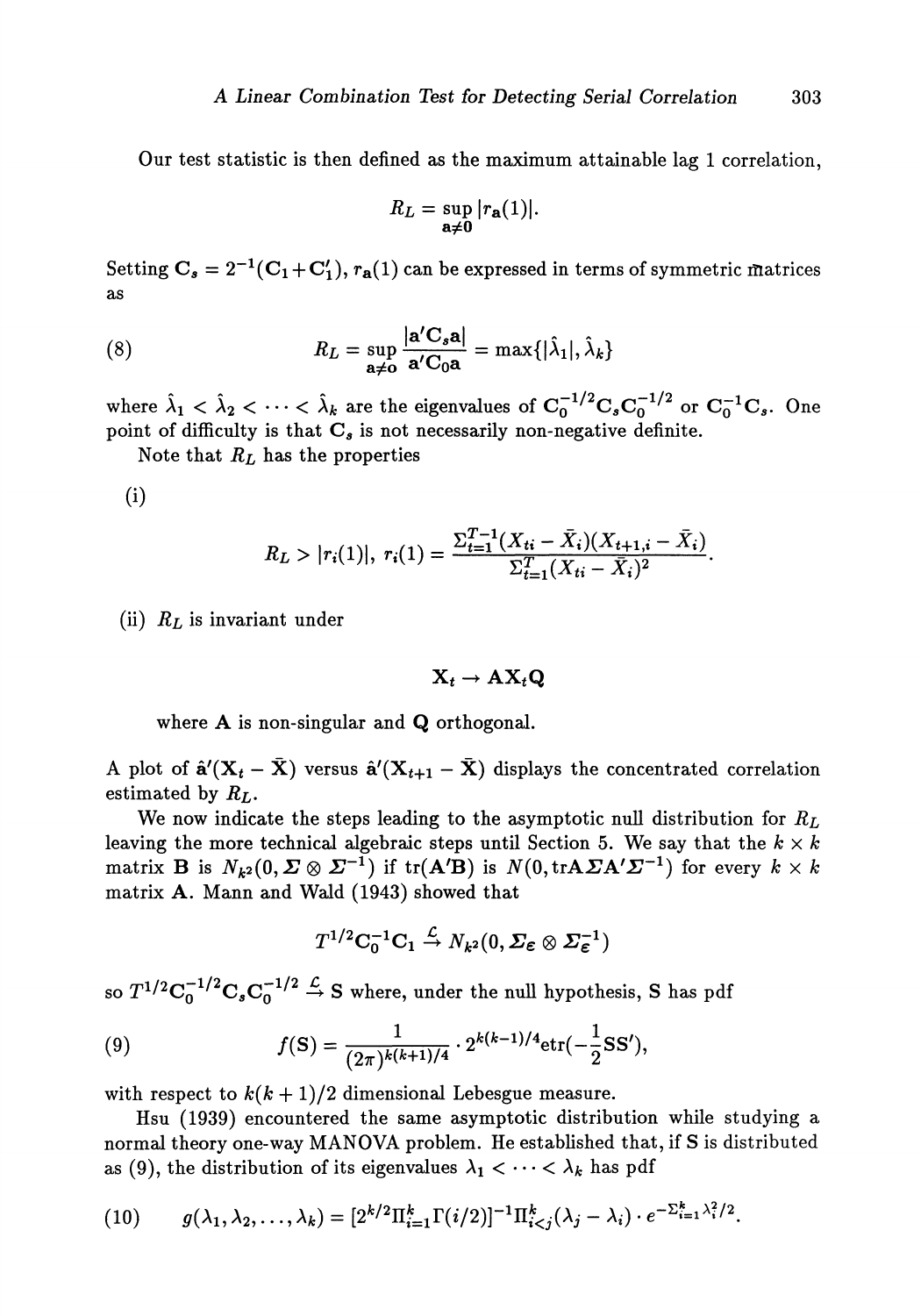Since  $T^{1/2}R_L$  is a continuous function of  $T^{1/2}{\bf C}_0^{-1/2}{\bf C}_s{\bf C}_0^{-1/2}$ 

(11) 
$$
\sqrt{T}R_L \stackrel{\mathcal{L}}{\rightarrow} \max(|\lambda_1|, \hat{\lambda}_k).
$$

For  $k = 2$ , the limit distribution is easy to evaluate

$$
(12)P[T^{1/2}R_L < x] \to P[-x < \Lambda_1 < \Lambda_2 < x] = \sqrt{2} \int_{-x}^x u e^{-u^2/2} \Phi(u) du = F(x).
$$

It is considerably more difficult to present expressions for the general case. Set

(13) 
$$
G_j(t) = \int_{-x}^t u^j e^{-u^2/2} du, \quad j = 0, 1, 2, \ldots, k,
$$

(14) 
$$
G_{j,\ell}(x) = \int_{-x}^{x} G_j(t) t^{\ell} e^{-t^2/2} dt, \quad 0 < j, \ \ell < k
$$

where it can be shown (see Mehta (1960), p. 399, eqn. (13))

(15) 
$$
G_{j,\ell}(x) = (-1)^{\ell+j} G_{\ell,j}(x).
$$

In Section 5, we establish

THEOREM 2.1. For k even, the asymptotic cdf of the LCT statistic  $T^{1/2}R_L$ , *under the null hypothesis of independence^ is*

$$
F(x) = (\Pi_{i=1}^k \Gamma(i/2))^{-1} \det(\{G_{j,\ell}(x)\})
$$

*for*  $j = 0, 2, 4, ..., k-2$  and  $\ell = 1, 3, 5, ..., k-1$ , where  $G_{j,\ell}(x)$  is defined in (14).

THEOREM 2.2. For k odd, the asymptotic cdf of the LCT statistic  $T^{1/2}R_L$ , *under the null hypothesis of independence^ is*

$$
F(x) = [2^{1/2} \Pi_{i=1}^{k} \Gamma(i/2)]^{-1} \sum_{j=0}^{(k-1)/2} (-1)^{(k-1)/2+j} G_{2j}(x) \det(\mathbf{B}_j)
$$

*where*  $G_j(x)$  *is defined in (13)*,

$$
\mathbf{B}_{j} = \begin{bmatrix} G_{0,1}(x) & G_{0,3}(x) & \cdots & G_{0,k-2}(x) \\ G_{2,1}(x) & G_{2,3}(x) & \cdots & G_{2,k-2}(x) \\ \vdots & \vdots & & \vdots \\ G_{2j-2,1}(x) & G_{2j-2,3}(x) & \cdots & G_{2j-2,k-2}(x) \\ G_{2j+2,1}(x) & G_{2j+2,3}(x) & \cdots & G_{2j+2,k-2}(x) \\ \vdots & \vdots & & \vdots \\ G_{k-1,1}(x) & G_{k-1,3}(x) & \cdots & G_{k-1,k-2}(x) \end{bmatrix}
$$

*for*  $j = 0, 1, 2, \ldots, (k-1)/2$ , and  $G_{j,\ell}(x)$  is defined in (14).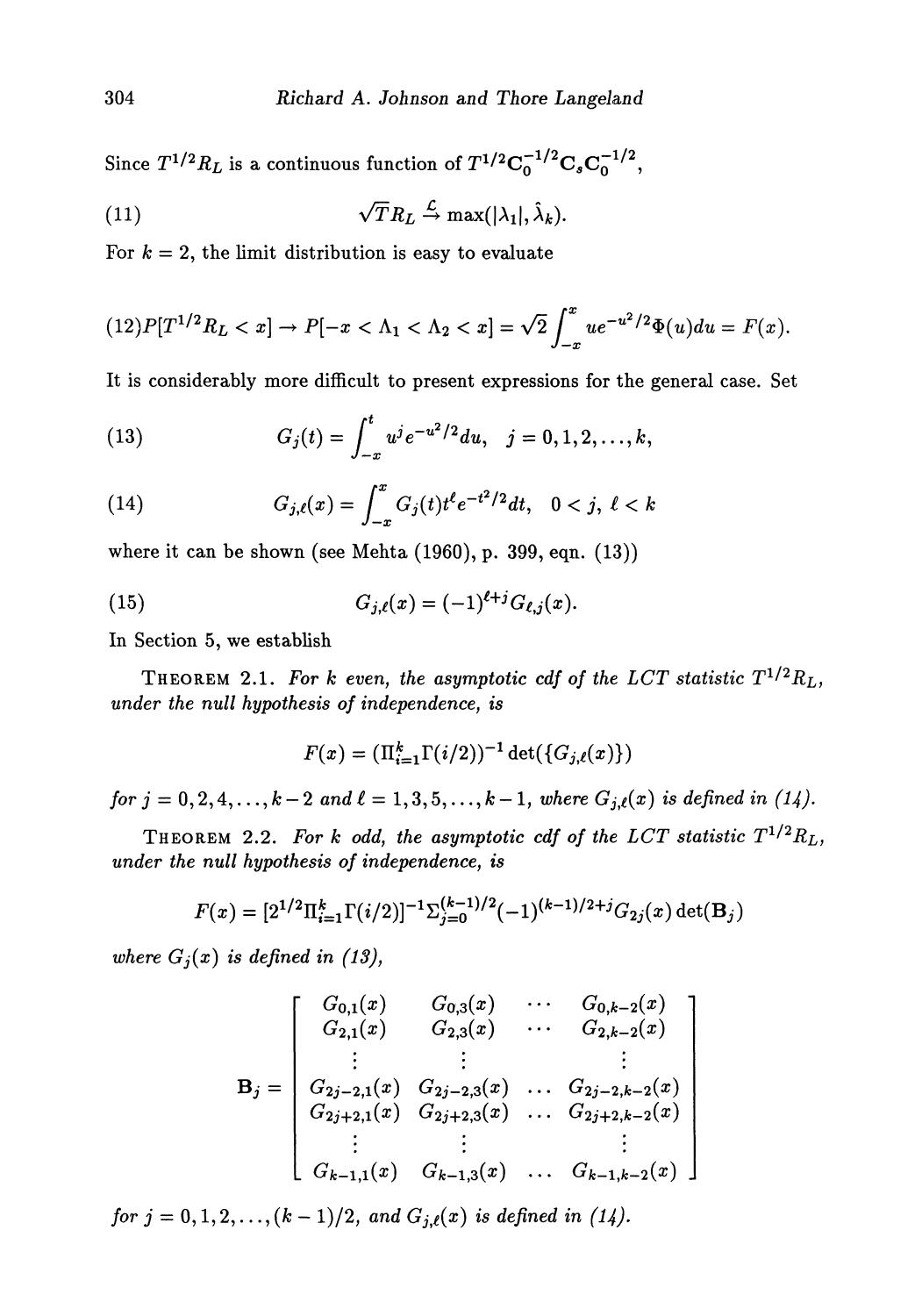A table of 1-st, 5-th, and 10-th percentiles, for  $k = 2(1)20$  were calculated using double precision arithmetic (see Langeland (1980)).

**3. Some Competing Tests and Power Considerations.** Most tests for independence are motivated from consideration of autoregressive alternatives. Let

$$
\mathbf{X}_t - \boldsymbol{\mu} = \boldsymbol{\Phi}(\mathbf{X}_{t-1} - \boldsymbol{\mu}) + \boldsymbol{\varepsilon}_t
$$

for  $t = 1, 2, \ldots, T$ . The hypothesis of independence is then

(16)  $H: \Phi = 0.$ 

A natural test statistic to use is

(17) 
$$
S_L = -[N - \frac{1}{2}(k + k + 1)] \log[|\mathbf{C_0} - \hat{\boldsymbol{\Phi}} \mathbf{C_0} \hat{\boldsymbol{\Phi}}'|/|\mathbf{C_0}|)
$$

where  $N = T - 1 - 1$  and  $\tilde{\Phi} = C_1 C_0^{-1}$ . If the  $\{\epsilon_t\}_{t=1}^T$  are i.i.d. multivariate normal, then the test statistic in (17) has the same asymptotic distribution as the logarithm of the likelihood ratio test statistic. See Hannan (1970, pp. 338-341).

THEOREM 3.1. *Under the null hypothesis of independence (16), the asymptotic* distribution of the test statistic (17) is a  $\chi^2_{k^2}$ -distribution.

In order to obtain an indication of asymptotic power, we introduce the normal theory AR(1) model (16) where the  $\varepsilon_t$  are independent  $N(\mathbf{0}, \Sigma_{\varepsilon})$ . Let  $\{\Phi_T\}$  be a sequence of alternatives to independence, where  $T^{1/2}\mathbf{\Phi}_T \rightarrow \mathbf{H}$ , and let  $P_T$ denote the distribution of  $X_1, \ldots, X_T$ . Let  $P_T$  be the distribution of  $X_1, \ldots, X_T$ under independence.

THEOREM 3.2. *Under {PT}*

$$
\Lambda_T = \ln \frac{dP_{T,\Phi_T}}{dP_T} = tr[\Sigma_{\epsilon}^{-1}T^{1/2}\Phi_T T^{1/2}C_1] - \frac{1}{2}tr[\Sigma_{\epsilon}T^{1/2}\Phi_T C_0 T^{1/2}\Phi_T'] + o_{P_n}(1)
$$

$$
\stackrel{\mathcal{L}}{\rightarrow} N(-\frac{1}{2}\sigma^2, \sigma^2)
$$

*so*  $\{P_T\}$  *and*  $\{P_{T,\Phi_{T}}\}$  *are contiguous.* 

It can then be shown that  $(\Lambda_T, T^{1/2}C_0^{-1/2}C_sC_0^{-1/2})$  is asymptotically normal under  $P_T$  so that we can obtain the limiting distribution of the linear combination statistic,  $R_L$ , under  $\{P_{T,\bar{\Phi}_{T}}\}$ . Even the bivariate case is complicated. The limit  $\rm{distribution}$  for  $T^{1/2}R_{L}$  is

$$
f(x) = 4e^{-(\lambda+\eta)/2} \sum_{j=0}^{\infty} \frac{(\lambda/2)^j}{(j!)^2} \sum_{i=0}^{\infty} \frac{(n/2)^i}{i!} \frac{x^{2(j+i+1)}}{\Gamma(\frac{2i+1}{2})}
$$

$$
\cdot \int_0^1 (1-u)^{2j+1} u^{2i} e^{-x^2[u^2+(1-u)^2]} du
$$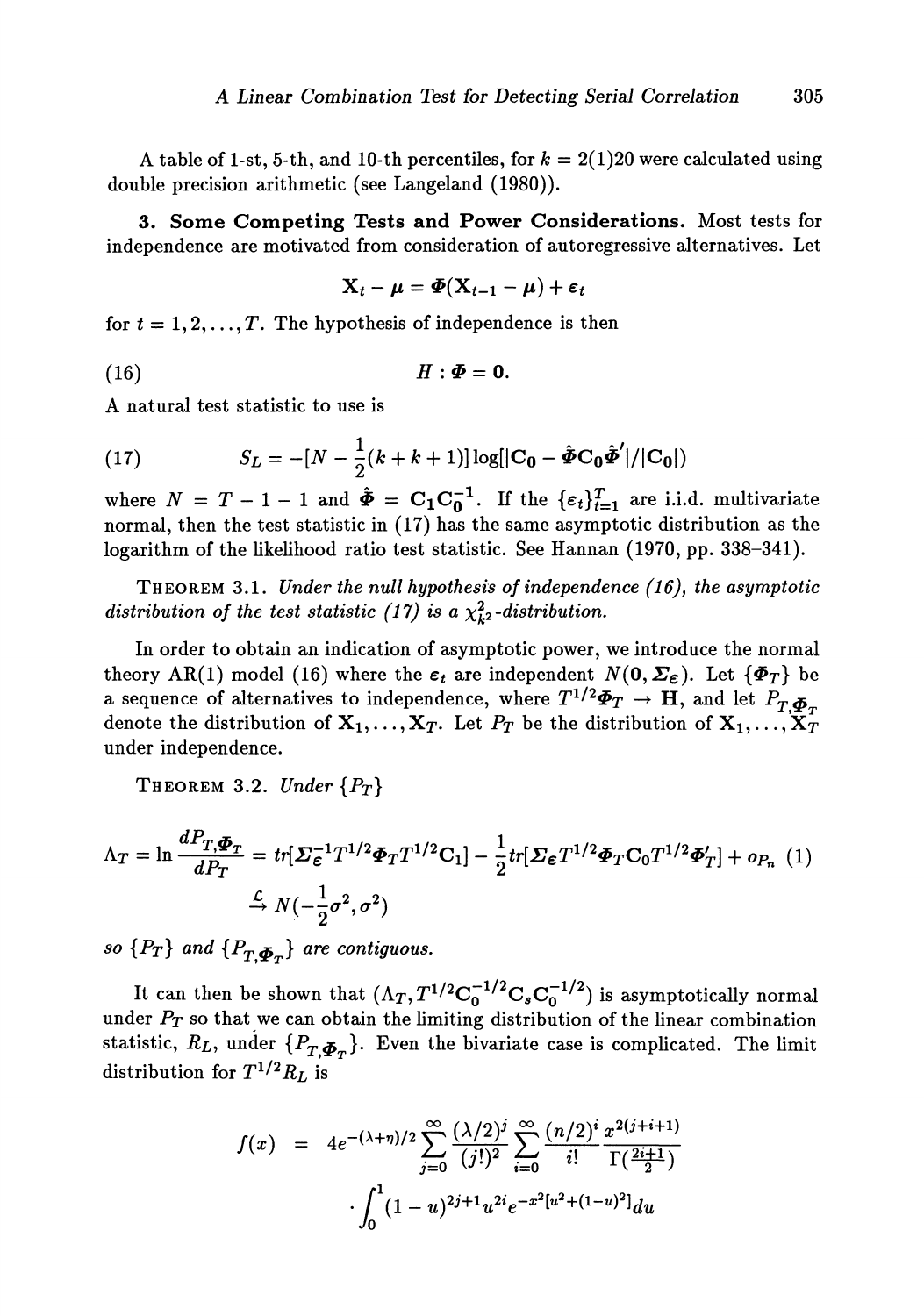for  $x > 0$ , where  $\eta = (\mu_1 + \mu_3)^2/2$ ,  $\lambda = [(\mu_1 - \mu_3)^2 + 4\mu_2^2]/2$  and

$$
\mu = \begin{bmatrix} \mu_1 \\ \mu_2 \\ \mu_3 \end{bmatrix} = \begin{bmatrix} 1 & 0 & 0 & 0 \\ 0 & 1/2 & 1/2 & 0 \\ 0 & 0 & 0 & 1 \end{bmatrix} \quad (\Sigma_{\varepsilon}^{1/2} \otimes \Sigma_{\varepsilon}^{-1/2}) \text{vec}(\Phi).
$$

It also follows directly that  $(\Lambda_T, S_L)$  are each jointly normal under  $\{P_T\}$ . From the contiguity, we then obtain

THEOREM 3.3. Under  $\{P_{T,\Phi_T}\}\$ , the asymptotic distribution of  $S_L$  is non- $\emph{central $\chi_{k^2}^2$ with noncentrality parameter $tr[\varSigma_{\mathcal E}^{-1}]$}$ 

It is well-known that the likelihood ratio test has several large sample optimal properties. However, a calculation of asymptotic power in Table 3.1 with  $k = 2$ ,  $\Sigma_{\epsilon} = I$  shows that the linear combination test has higher power than the others when  $T^{1/2}$  $\Phi_T \rightarrow$  diag( $h_{11}$ , 0). In the other cases considered, where **H** is of full rank or  $\Sigma_{\epsilon}$  is not proportional to I, the likelihood ratio test has higher power. The superiority of the likelihood ratio test prevailed in a number of other cases that are not given in Table 3.1.

**4. Example.** We consider some data reported by Simon (see Duncan (1959), pp. 626-630) consisting of burning times of 30 fuses as recorded by three observers. Since there is one missing observation for the second observer, we first confine ourselves to the data given by observers one and three. Let  $X_t = (X_{t,1}, X_{t,2})'$ ,  $t = 1, 2, \ldots, 30$  denote the observations. The plot of  $X_{t,i}$  versus  $X_{t+1,i}$  for  $i = 1$ is given below in Figure 4.1. The plot for  $i = 2$  is similar. Neither exhibits clear signs of first order serial dependence. The LCT statistic  $\sqrt{30}R_L = 2.40$  and it is significant at the 10 percent level. The value of the corresponding eigenvector is  $\hat{\mathbf{a}} = (1.0, -0.99)'$ . The plot of  $\hat{\mathbf{a}}' \mathbf{X}_t$  versus  $\hat{\mathbf{a}}' \mathbf{X}_{t+1}$  given in Figure 4.2 gives an indication of serial dependence in the two series of data. If the missing observation is estimated, the evidence for dependence with three observers is much stronger. The statistic becomes significant at the 3% level.

**5. Derivation of Limiting Null Distribution.** The asymptotic cdf of  $T^{1/2}R_L$  is given by

$$
(18) \quad F(x) = P[-x < \Lambda_1 < \Lambda_k < x] = \int_{Q(-x,x)} \cdots \int g(\lambda_1, \ldots, \lambda_k) d\lambda_1 \ldots d\lambda_k
$$

where  $g(\cdot)$  is defined in (10) and  $Q(a,b) = \{a < \lambda_1 < \lambda_2 \cdots < \lambda_k < b\}$ . Since

$$
\Pi_{1 < i < j < k}(\lambda_j - \lambda_i) = \det \begin{bmatrix} 1 & 1 & \dots & 1 \\ \lambda_1 & \lambda_2 & \dots & \lambda_k \\ \vdots & \vdots & & \vdots \\ \lambda_1^{k-1} & \lambda_2^{k-1} & \dots & \lambda_k^{k-1} \end{bmatrix}
$$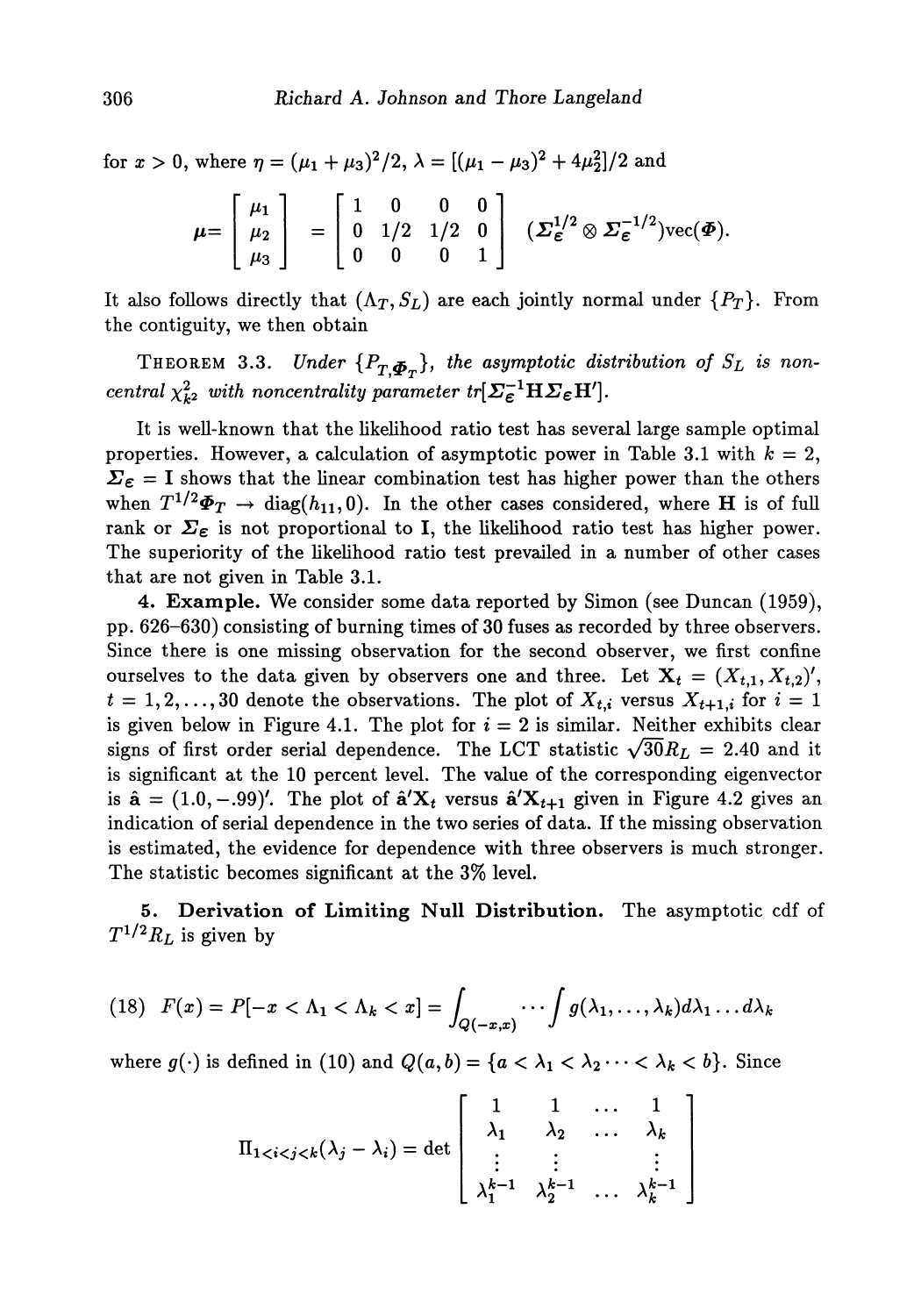| $\varSigma_\varepsilon$                                     | $\overline{\mathbf{H}}$                                             | $\overline{R}_L$ | $\overline{S_L}$ |
|-------------------------------------------------------------|---------------------------------------------------------------------|------------------|------------------|
| $\begin{bmatrix} 1 & 0 \\ 0 & 1 \end{bmatrix}$              | $\begin{bmatrix} 0.1 & 0 \\ 0 & 0 \end{bmatrix}$                    |                  | $.0513$ $0.505$  |
| $\left[\begin{array}{cc} 1 & 0 \\ 0 & 1 \end{array}\right]$ | $\left[\begin{array}{cc} 0.5 & 0\ 0 & 0 \end{array}\right]$         |                  | .0849 .0627      |
| $\left[\begin{array}{cc} 1 & 0 \\ 0 & 1 \end{array}\right]$ | $\left[\begin{array}{cc} 1 & 0 \\ 0 & 0 \end{array}\right]$         | .1769 .1055      |                  |
| $\left[\begin{array}{cc} 1 & 0 \\ 0 & 1 \end{array}\right]$ | $\left[\begin{array}{cc} 2 & 0 \\ 0 & 0 \end{array}\right]$         | .4666 .3201      |                  |
| $\left[\begin{array}{cc} 1 & 0 \ 0 & 1 \end{array}\right]$  | $\left[\begin{array}{cc} 3 & 0 \\ 0 & 0 \end{array}\right]$         | .7714 .6635      |                  |
| $\left[\begin{array}{cc} 1 & 0 \\ 0 & 1 \end{array}\right]$ | $\left[\begin{array}{cc} 5 & 0 \ 0 & 0 \end{array}\right]$          | .9952 .9894      |                  |
| $\left[\begin{array}{cc} 1 & 0 \\ 0 & 1 \end{array}\right]$ | $\begin{bmatrix} 0.4 & -0.2 \\ 0.2 & 0.4 \end{bmatrix}$ .0731 .0707 |                  |                  |
| $\left[\begin{array}{cc} 1 & 0 \\ 0 & 1 \end{array}\right]$ | $\left[\begin{array}{cc} 2 & -1 \\ 1 & 2 \end{array}\right]$        | .6338            | .7160            |
| $\left[\begin{array}{cc}1&0.5\0.5&1\end{array}\right]$      | $\left[\begin{array}{cc} 2 & -1 \\ 1 & 2 \end{array}\right]$        | .6890 .7763      |                  |
| $\begin{array}{cc} 1 & 0.5 \ 0.5 & 1 \end{array}$           | $\left[\begin{array}{cc} 2 & 0 \\ 0 & 0 \end{array}\right]$         | .0834 .0956      |                  |

Table 3.1 Asymptotic Power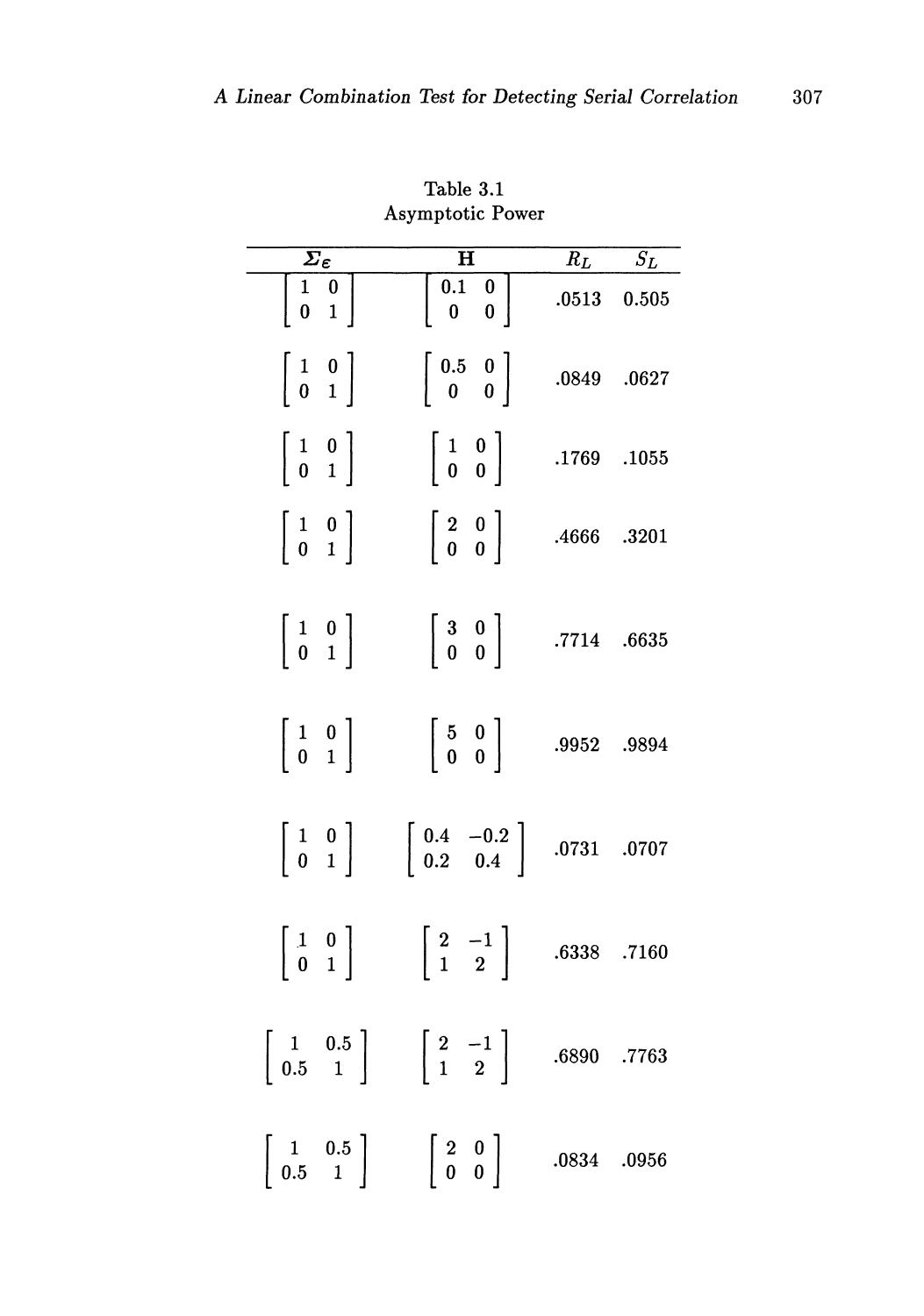

Figure 4.1 PLOT OF DATA OF OBSERVER ONE VERSUS THESE DATA LAGGED ONE UNIT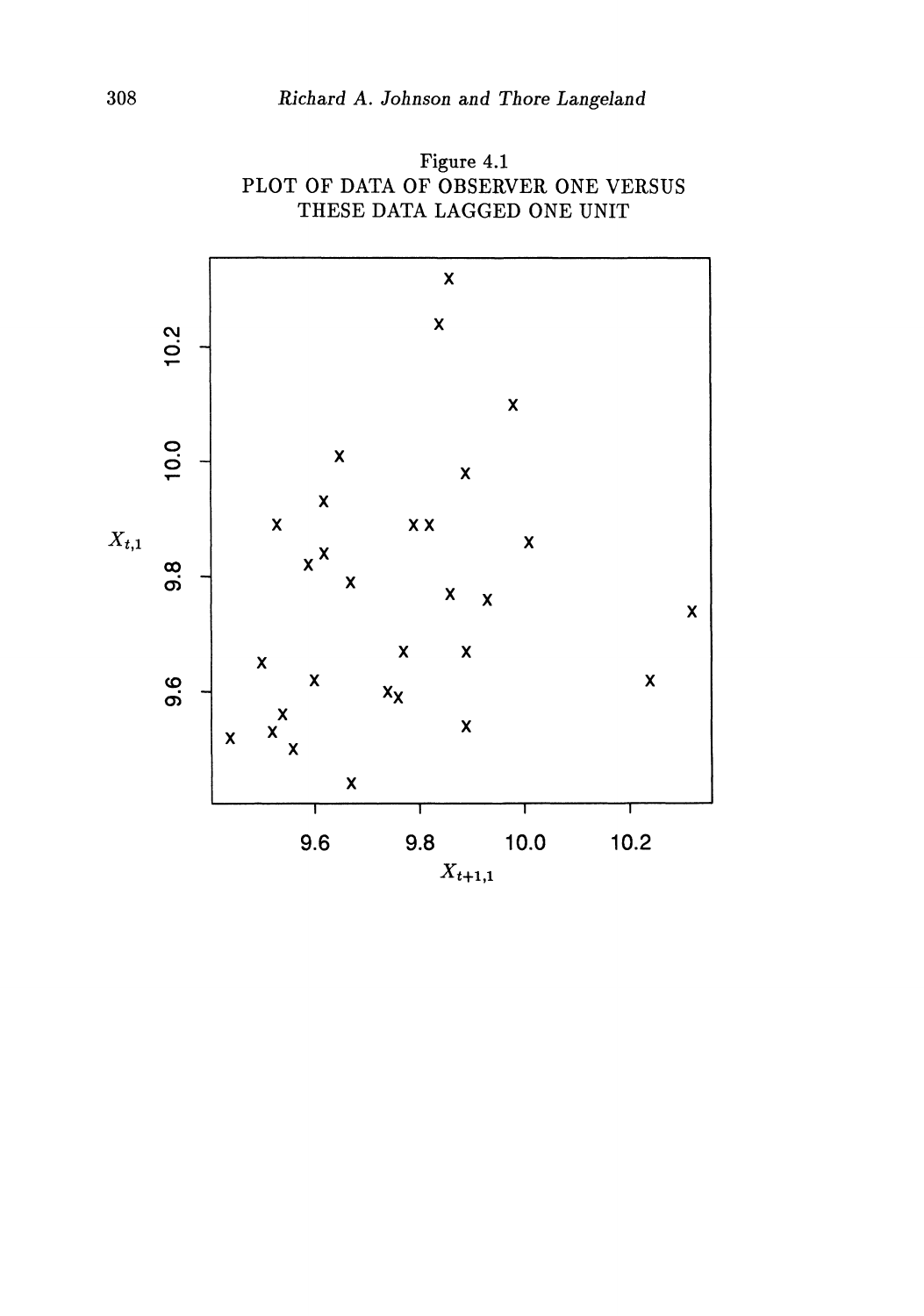

Figure 4.2 PLOT OF  $\mathbf{\hat{a}'}\mathbf{X}_t$  versus  $\mathbf{\hat{a}'}\mathbf{X}_{t+1}$  for data for OBSERVERS ONE AND THREE  $(Y = \hat{\mathbf{a}}' \mathbf{X})$ .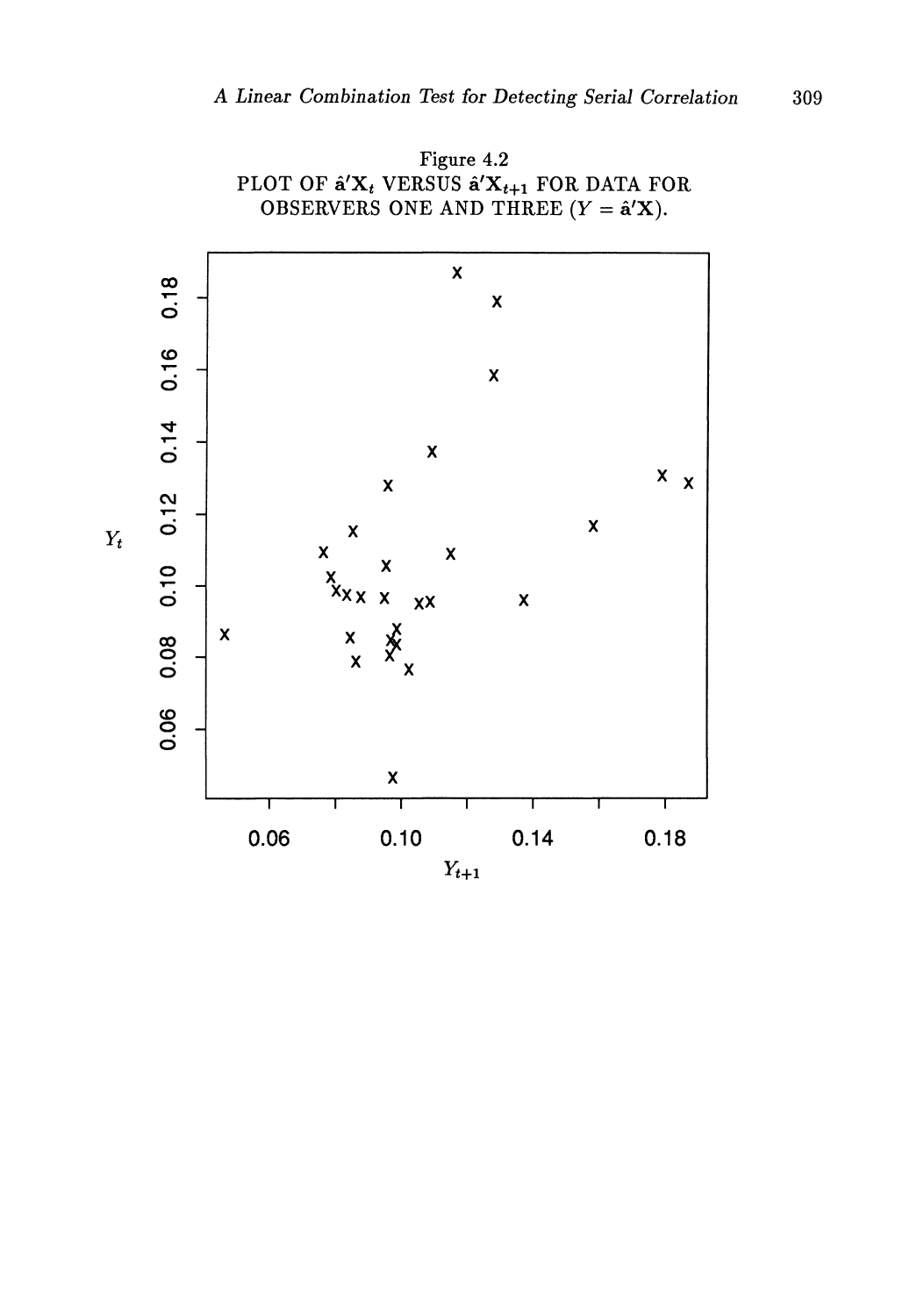(the Vandermonde determinant), (18) can be rewritten as

$$
\int_{Q(-x,x)} \cdots \int c_k \det \begin{bmatrix} e^{-\lambda_1^2/2} & e^{-\lambda_2^2/2} & \cdots & e^{-\lambda_k^2/2} \\ \lambda_1 e^{-\lambda_1^2/2} & \lambda_2 e^{-\lambda_2^2/2} & \cdots & \lambda_k e^{-\lambda_k^2/2} \\ \vdots & \vdots & & \vdots \\ \lambda_1^{k-1} e^{-\lambda_1^2/2} & \lambda_2^{k-1} e^{-\lambda_2^2/2} & \cdots & \lambda_k^{k-1} e^{-\lambda_k^2/2} \end{bmatrix}
$$

where  $c_k = [2^{k/2} \sum_{j=1}^k \Gamma(j/2)]^{-1}$ .

In order to obtain an explicit expression for the densities we need some addi tional concepts and lemmas (see Aitken (1939), pp. 50 and 111).

The *signature function*  $E(x_1, x_2, \ldots, x_k)$  is defined as

(19) 
$$
E(x_1, x_2,..., x_k) = \Pi_{1 < i < j < k} \operatorname{sign}(x_j - x_i)
$$

 $\text{for } x = (x_1, x_2, \ldots, x_k)' \in R^k, \ E(x_1, x_2, \ldots, x_k) = 0 \text{ if } x_i = x_j \text{ for some } i \neq j,$  $i, j = 1, 2, \ldots, k$ , and  $E(x_1) = 1$  for all  $x_1 \in R$ .

Let  $k = 2m$  and  $m = 1, 2, \ldots$ , and let  $A = \{a_{ij}\}\$ be a skew  $(k \times k)$  matrix, then the *Pfaffian* of  $A$ ,  $Pf(A)$ , is defined as

$$
Pf(\mathbf{A}) = (2^m m!)^{-1} \sum_{j_1=1}^k \sum_{j_2=1}^k \cdots \sum_{j_k=1}^k E(j_1, j_2, \ldots, j_k)
$$
  
 
$$
\cdot a_{j_1 j_2} \cdot a_{j_3 j_4} \cdots a_{j_{k-1} j_k}.
$$

It is well-known that  $[Pf(\mathbf{A})]^2 = \det \mathbf{A}$ .

de Bruijn (1955) has established the following expression for *k* even.

LEMMA 5.1. Assume  $\det(\{\phi_j(x_j)\}) \in L(R^k)$  and let  $k = 2m$  and  $m = 1, 2, \ldots$ , *then*

(20)  
\n
$$
\int_{Q(a,b)} \cdots \int \det(\{\phi_j(x_i)\}) dx_1 dx_2 \cdots dx_k
$$
\n
$$
= Pf(\{a_{ij} = \int_a^b \int_a^b \phi_i(x)\phi_j(y) sign(y-x) dxdy\}).
$$

REMARK, de Bruijn (1955) gives a somewhat unusual definition of the Pfaffian and his derivation of the integral on the left-hand side of (20), for *k* odd, is only valid in a very special case. However, Krishnaiah and Chang (1971, equation 2.6) give a general solution to the odd case. In their notation  $\phi_j(x) = x^{r+j-1}\psi(x)$  for  $r > 0$  and some function  $\psi(x)$  satisfying the integrability conditions. We restate their results as Lemma 5.2 (an alternative proof is given in Langeland (1980)).

LEMMA 5.2. Assume  $\det(\{\phi_j(x_i)\}) \in L(R^k)$  and let k be odd, then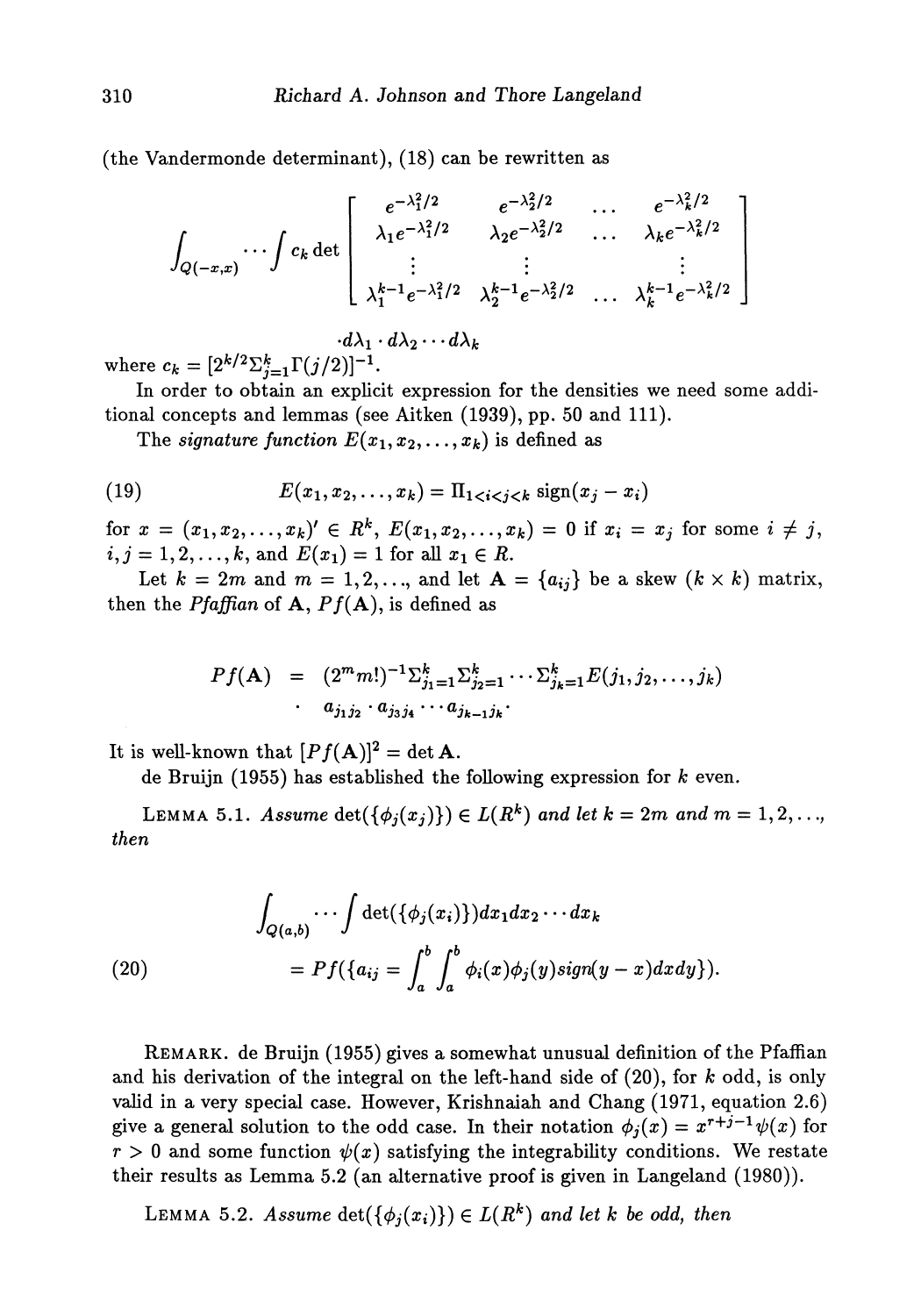$$
\int_{Q(a,b)} \cdots \int \det(\{\phi_j(x_i)\}) dx_1 dx_2 \cdots dx_k = \sum_{j=1}^k (-1)^{j-1} \psi_j(b) Pf(\mathbf{A}_j)
$$

*where*

$$
\psi_j(b)=\int_a^b\phi_j(t)dt \ \ for \ \ j=1,2,\ldots,k,
$$

*and*

$$
A_j = \begin{bmatrix} 0 & a_{12} & \cdots & a_{1,j-1} & a_{1,j+1} & \cdots & a_{1,k} \\ a_{21} & 0 & \cdots & a_{2,j-1} & a_{2,j+1} & \cdots & a_{2,k} \\ \vdots & \vdots & & \vdots & & \vdots & & \vdots \\ a_{j-1,1} & a_{j-1,2} & \cdots & 0 & a_{j-1,j+1} & \cdots & a_{j-1,k} \\ a_{j+1,1} & a_{j+1,2} & \cdots & a_{j+1,j-1} & 0 & \cdots & a_{j+1,k} \\ \vdots & \vdots & & \vdots & & \vdots & & \vdots \\ a_{k,1} & a_{k,2} & \cdots & a_{k,j-1} & a_{k,j+1} & \cdots & 0 \end{bmatrix}
$$

for  $j = 1, 2, ..., k$ , and  $Q(a, b)$  and  $a_{ij}$  are as in Lemma 5.1.

We can now establish Theorem 2.1.

PROOF OF THEOREM 2.1. First we notice that

$$
\int_{-x}^{x} \left[ \int_{-x}^{x} u^{j} e^{-u^{2}/2} t^{l} e^{-t^{2}/2} \text{sign}(t-u) du \right] dt
$$
\n
$$
= \int_{-x}^{x} t^{l} e^{-t^{2}/2} \left[ \int_{-x}^{t} u^{j} e^{-u^{2}/2} du - \int_{t}^{x} u^{j} e^{-u^{2}/2} du \right] dt
$$
\n
$$
= G_{j,\ell}(x) - \int_{-x}^{x} t^{l} e^{-t^{2}/2} \left[ \int_{t}^{x} u^{j} e^{-u^{2}/2} du \right] dt
$$
\n
$$
= G_{j,\ell}(x) - \int_{-x}^{x} u^{j} e^{-u^{2}/2} \left[ \int_{-x}^{u} t^{l} e^{-t^{2}/2} dt \right] du
$$
\n
$$
= G_{j,\ell}(x) - G_{\ell,j}(x) \text{ for } 0 < j, \ell < k - \ell.
$$

By (15), the last quantity equals 0 or  $\pm 2G_{j,\ell}(x)$ . Lemma 5.1 then gives

(21) 
$$
F(x) = [2^{k/2} \Pi_{j=1}^{k} \Gamma(j/2)]^{-1}
$$

$$
\cdot Pf \left[ \begin{array}{ccccc} 0 & 2G_{0,1}(x) & 0 & \dots & 2G_{0,k-1}(x) \\ 2G_{1,0}(x) & 0 & 2G_{1,2}(x) & \dots & 0 \\ \vdots & \vdots & \vdots & & \vdots \\ 0 & 2G_{k-2,1}(x) & 0 & \dots & 2G_{k-2,k-1}(x) \\ 2G_{k-1,0}(x) & 0 & 2G_{k-1,2}(x) & \dots & 0 \end{array} \right]
$$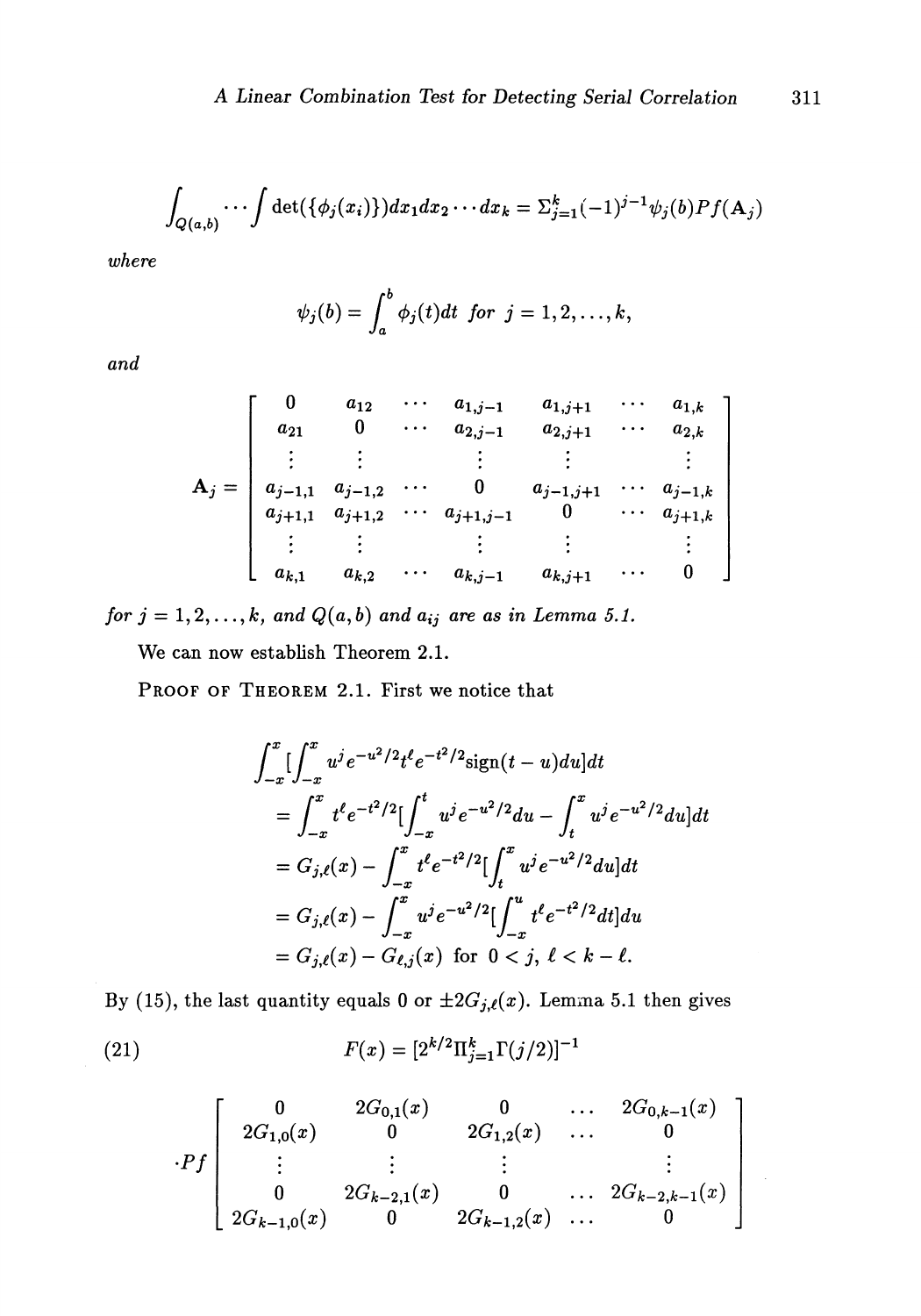Let  $k = 2m$ , then, according to definition of the Pfaffian and the relation for signature functions

$$
E(x_1, x_2,..., x_k) = (2^m m!)^{-1} \sum_{j_1=1}^k \sum_{j_2=1}^k \cdots \sum_{j_k=1}^k E(j_1, j_2,..., j_k)
$$

$$
\cdot E(x_{j_1} x_{j_2}) \cdot E(x_{j_3} x_{j_4}) \cdots E(x_{j_{k-1}} x_{j_k})
$$

established in de Bruijn (1955), the Pfaffian in (21) can be reduced to

$$
2^m \sum_{j_1=1}^m \sum_{j_2=1}^m \cdots \sum_{j_m=1}^m E(j_1, j_2, \ldots, j_m) \cdot \cdot G_{0,2j_1-1}(x) G_{2,2j_2-1}(x) \ldots G_{k-2,2j_m-1}(x).
$$

But this is nothing but  $2^m$  times the determinant in Theorem 2.1. The proof is complete.

PROOF OF THEOREM 2.2.

$$
F(x) = [2^{k/2} \Sigma_{i=1}^{k} \Gamma(i/2)]^{-1} \Sigma_{j=0}^{k-1} (-1)^{j} G_{j}(x) Pf(\mathbf{A}_{j})
$$

where  $A_j = \{a_{pq}\}$  is a  $(k-1) \times (k-1)$  matrix with entries  $a_{pq} = G_{p,q} - G_{q,p}$  for  $p, q = 0, 1, \ldots, j - 1, j + 1, \ldots, k - 1$ . Next, by (13)

$$
G_j(x)=0
$$

for *j* odd. (It can also be shown that  $Pf(A_j) = 0$  for *j* odd.) According to (15), for  $j$  even,  $A_j$  is

$$
A_j = 2^{(k-1)} \begin{bmatrix} 0 & G_{0,1}(x) & 0 & \dots & G_{0,j+1}(x) \\ G_{1,0}(x) & 0 & G_{1,2}(x) & \dots & 0 \\ \vdots & \vdots & \vdots & & \vdots \\ G_{j-1,0}(x) & 0 & G_{j-1,2}(x) & \dots & 0 \\ G_{j+1,0}(x) & 0 & G_{j+1,2}(x) & \dots & 0 \\ \vdots & \vdots & \vdots & & \vdots \\ G_{k-2,0}(x) & 0 & G_{k-2,2}(x) & \dots & 0 \\ 0 & G_{k-1,1}(x) & 0 & G_{k-1,j-1}(x) \\ G_{0,j+1}(x) & \dots & G_{0,k-2}(x) & 0 \\ 0 & \dots & 0 & G_{0,k-1}(x) \\ \vdots & \vdots & \vdots & \vdots \\ 0 & \dots & 0 & G_{j-1,k-1}(x) \\ 0 & \dots & 0 & G_{j+1,k-1}(x) \\ \vdots & \vdots & \vdots & \vdots \\ 0 & \dots & 0 & G_{k-2,k-1}(x) \\ G_{k-1,j+1}(x) & \dots & G_{k-1,k-2}(x) & 0 \end{bmatrix}
$$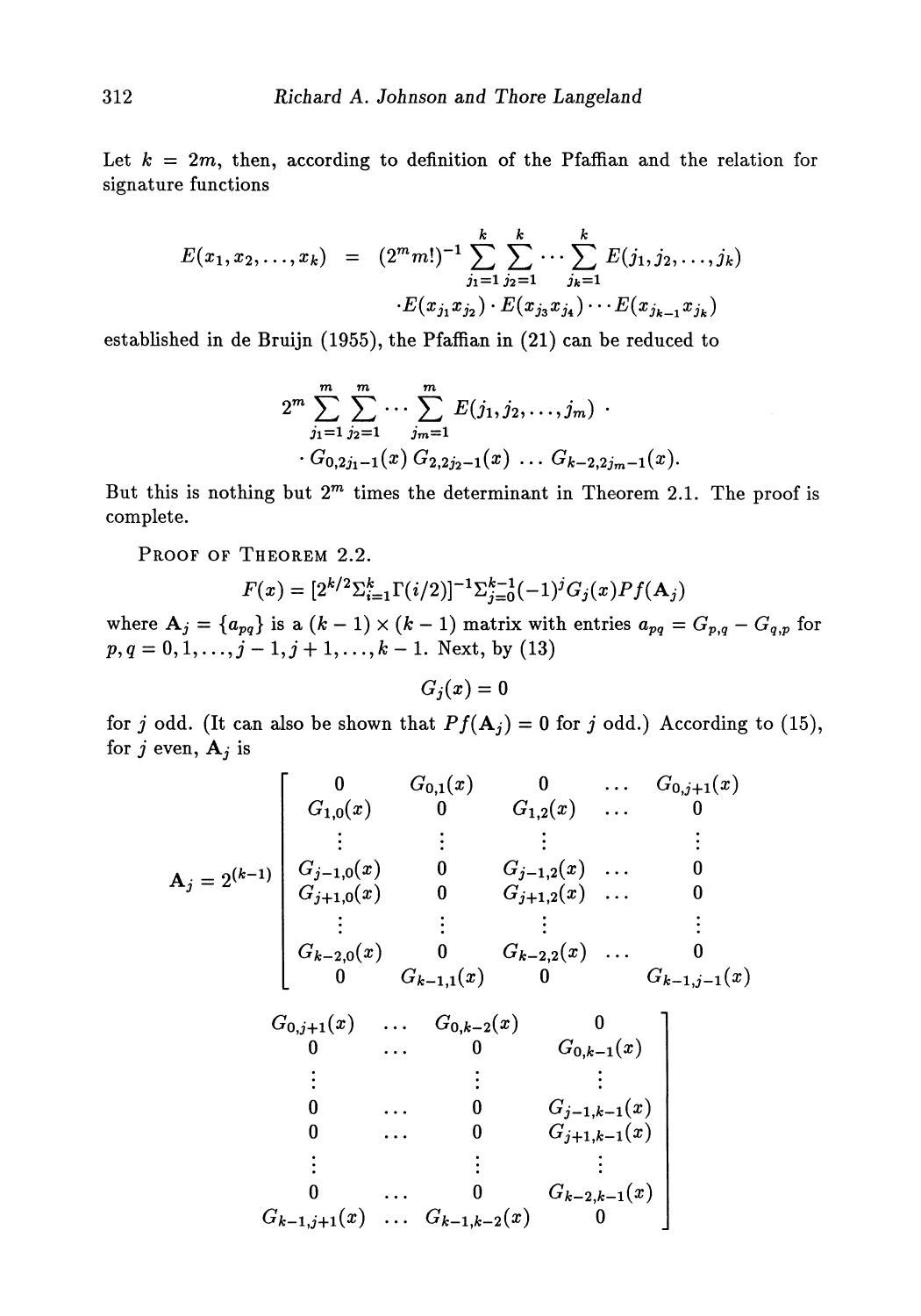All entries containing j as a first or as a second index vanish, i.e., all  $G_{\ell,j}(x)$  and  $G_{j,\ell}(x)$  for  $\ell = 1,3,\ldots,k-2$  vanish. The remaining number of terms  $G_{p,q}(x)$ , with *p* even, is exactly  $(k-1)/2$ . Thus, the Pfaffian of  $A_j$  reduces to

$$
2^{(k-1)/2} \sum_{j_1=1}^m \sum_{j_2=1}^m \cdots \sum_{j_m=1}^m E(j_1, j_2, \ldots, j_m) G_{0,2j_1-1}(x) \cdot \cdots G_{2,2j_2-1}(x) \cdots G_{j-2,2j_{(j-2)/2}-1}(x) \cdot G_{j+2,2j_{(j+2)/2}-1}(x) \cdots G_{k-1,2j_m-1}(x)
$$

where  $m = (k-1)/2$ . Except for a possible sign change this is nothing but  $2^{(k-1)/2}$ times the determinant of the matrix  $B_{(j/2)}$  appearing in the statement of Theorem 2.2. By inspection, the sign is given by  $(-1)^{(k-1)/2+j}$ . The proof is complete.

We remark that nuclear physicists (e.g. Mehta (1967), Wigner (1967)) are interested in distributions of the eigenvalues of S.

## REFERENCES

AlTKEN, A. (1939). *Determinants and Matrices.* Oliver and Boyd, Edinburg.

- BARTLETT, S. and RAJALAKSHMAN, D.V. (1953). Goodness-of-fit tests for simultaneous autoregressive series. *J. Roy. Statist. Soc. B* 15 107-124.
- CHITTURI, R.V. (1974). Distribution of residuals autocorrelations in multiple autore gressive schemes. *J. Amer. Statist. Assoc.* 69 928-934.
- DUNCAN, A. (1959). *Quality Control and Industrial Statistics.* Irwin, Homewood, 111.
- DE BRUIJN, N. (1955). On some multiple integrals involving determinants. *J. Indian Math. Soc.* 19 133-152.
- HANNAN, E.J. (1970). *Multiple Time Series*. John Wiley and Sons, New York.
- Hsu, P.L. (1939). On the distribution of the roots of certain determental equations. *Ann. Eugen.* 9 250-258.
- JOHNSON, R.A. and BAGSHAW, M. (1974). The effect of serial correlation on the per formance of cusum tests. *Technometrics* 16 103-112.
- KRISHNAIAH, P. and CHANG, T. (1971). On the exact distributions of the extreme roots of the Wishart and MANOVA matrix. *J. Multiv. Anal.* 1 108-117.
- LANGELAND, T. (1980). Tests for Dependence in Multivariate Observations. Ph.D. Thesis, University of Wisconsin.
- LIGGET, W.S. (1977). A test for serial correlation in multivariate data. *Ann. Statist.* 5 408-413.
- MANN, H. and WALD, A. (1943). On the statistical treatment of linear stochastic difference equations. *Econometrika* 11 173-220.
- MEHTA, M. (1967). *Random Matrices and Statistical Theory of Energy Levels.* Academic Press, New York.
- SRIVASTAVA, M.S. and KHATRI, C.G. (1979). *Introduction to Multivariate Statistics.* North Holland, New York.

WIGNER, E. (1967). Random matrices in physics. *SIAM Review* 9 1-23.

DEPARTMENT OF STATISTICS STATOIL RESGEO FORUS UNIVERSITY OF WISCONSIN STAVANGER 4001 1210 W. DAYTON STREET NORWAY MADISON, WI 53706